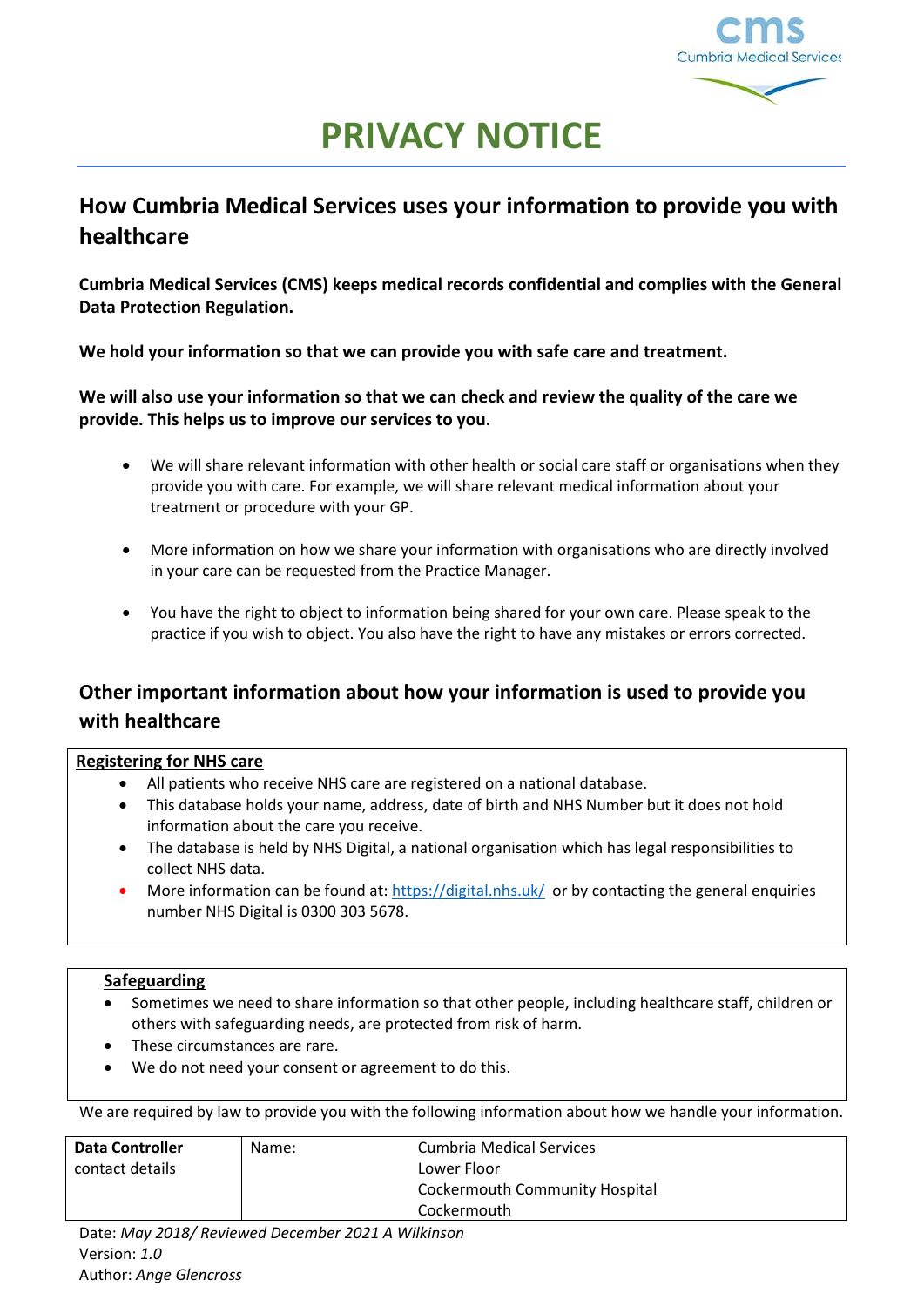

|                                                     | Cumbria                                                                                                         |
|-----------------------------------------------------|-----------------------------------------------------------------------------------------------------------------|
|                                                     | <b>CA13 9HT</b>                                                                                                 |
|                                                     | <b>Contact Number:</b><br>01900 233 170                                                                         |
|                                                     | Email:<br>info@cumbriamedicalservices.co.uk                                                                     |
| <b>Data Protection</b>                              | Name:<br>Dr Fayyaz Chaudhri                                                                                     |
| <b>Officer</b> contact details                      | Contact number:<br>01900 233170                                                                                 |
|                                                     | Email:<br>info@cumbriamedicalservices.co.uk                                                                     |
| <b>Purpose</b>                                      | To give direct health or social care to individual patients.<br>$\bullet$                                       |
| of the processing                                   | For example, when a patient agrees to a referral for direct care, such as to a<br>$\bullet$                     |
|                                                     | hospital, relevant information about the patient will be shared with the                                        |
|                                                     | other healthcare staff to enable them to give appropriate advice,                                               |
|                                                     | investigations, treatments and/or care.                                                                         |
|                                                     | To check and review the quality of care. (This is called audit and clinical<br>$\bullet$                        |
|                                                     | governance).                                                                                                    |
| <b>Lawful basis</b>                                 | These purposes are supported under the following sections of the GDPR:                                          |
| for processing                                      |                                                                                                                 |
|                                                     | Article $6(1)(e)$ " necessary for the performance of a task carried out in the                                  |
|                                                     | public interest or in the exercise of official authority'; and                                                  |
|                                                     |                                                                                                                 |
|                                                     | Article 9(2)(h) 'necessary for the purposes of preventative or occupational                                     |
|                                                     | medicine for the assessment of the working capacity of the employee,                                            |
|                                                     | medical diagnosis, the provision of health or social care or treatment or the                                   |
|                                                     | management of health or social care systems and services"                                                       |
|                                                     |                                                                                                                 |
|                                                     | Healthcare staff will also respect and comply with their obligations under the                                  |
|                                                     | common law duty of confidence.                                                                                  |
|                                                     |                                                                                                                 |
| <b>Recipient or</b>                                 | CMS will share data with relevant organisations and individuals as listed below but                             |
| categories of                                       | only with a lawful process condition to do so:                                                                  |
| recipients                                          | Healthcare professionals and staff of CMS                                                                       |
| of the processed data                               | Local hospitals<br>٠                                                                                            |
|                                                     | Diagnostic and treatment centres                                                                                |
|                                                     | Healthcare social and welfare organisations                                                                     |
|                                                     | Suppliers, service providers, legal representatives<br>٠                                                        |
|                                                     | Auditors and audit bodies                                                                                       |
|                                                     | Professional advisors and consultants                                                                           |
|                                                     |                                                                                                                 |
| <b>Rights to object</b>                             |                                                                                                                 |
|                                                     | You have the right to object to information being shared between those<br>$\bullet$                             |
|                                                     | who are providing you with direct care.                                                                         |
|                                                     | This may affect the care you receive - please speak to CMS Staff.<br>٠                                          |
|                                                     | You are not able to object to your name, address and other demographic<br>٠                                     |
|                                                     | information being sent to NHS Digital.                                                                          |
|                                                     | This is necessary if you wish to be registered to receive NHS care.<br>$\bullet$                                |
|                                                     | You are not able to object when information is legitimately shared for                                          |
|                                                     | safeguarding reasons.                                                                                           |
|                                                     | In appropriate circumstances it is a legal and professional requirement to<br>$\bullet$                         |
|                                                     | share information for safeguarding reasons. This is to protect people from                                      |
|                                                     | harm.                                                                                                           |
|                                                     | The information will be shared with the local safeguarding service                                              |
|                                                     |                                                                                                                 |
|                                                     |                                                                                                                 |
| <b>Right to Automated</b><br><b>Decision Making</b> | As an organisation we currently do not undertake any automated decision making,<br>including profile activities |